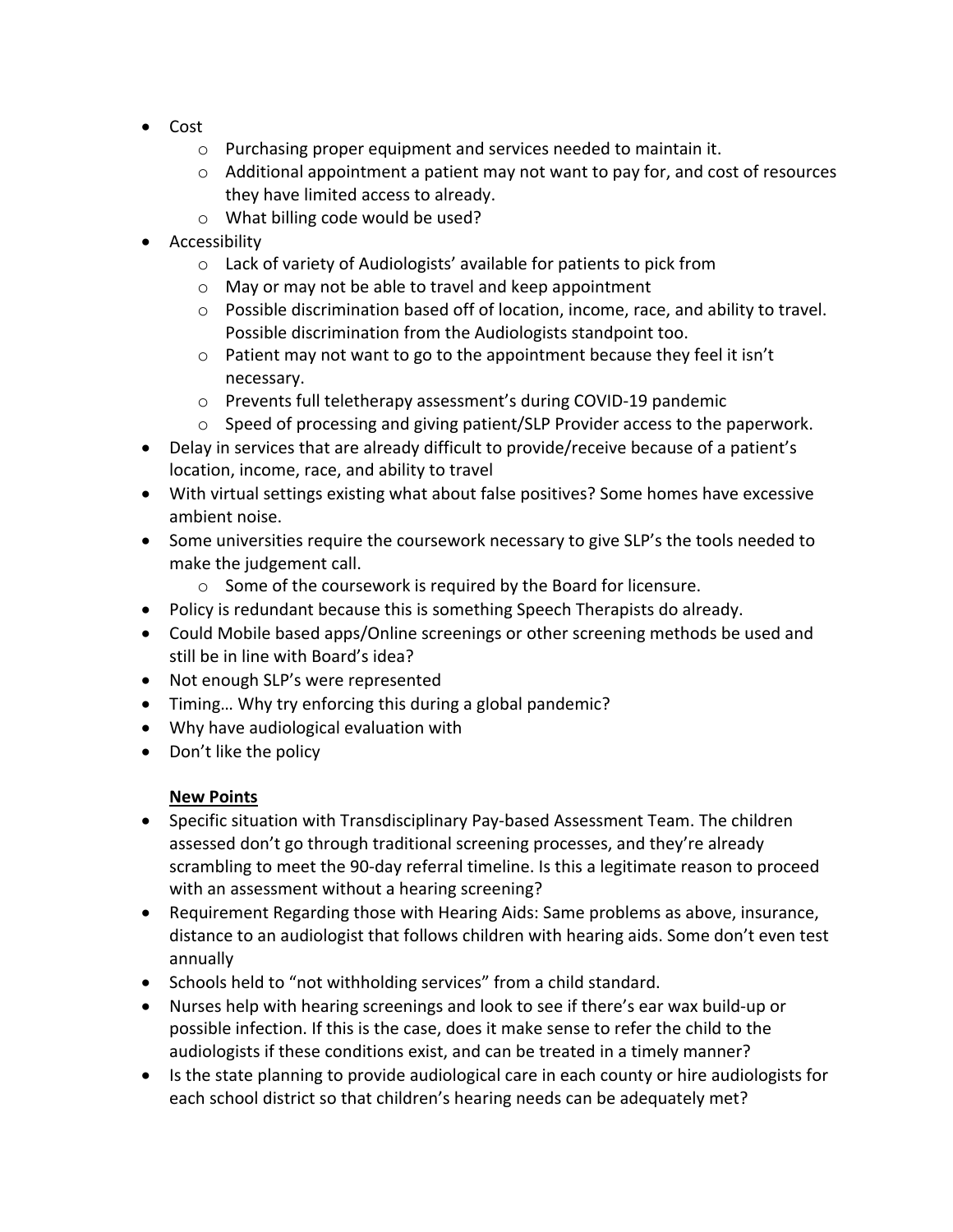- Audiologists who see children and take Medicaid don't exist in some areas.
- DPI states evaluations shouldn't be postponed due to failed hearing screening.
- Not all school systems can afford to have an audiologist on site.
- What is our responsibility in getting children to audiologicals whose parent will not take them?
- IEP Teams at schools should be allowed to determine what screenings are necessary on a case-by-case basis.
	- o I am not a licensee, but IEP Teams don't always have the child's best interests at heart. Take this criticism with a grain of salt. The idea is good in theory but may not be good in practice.
- Hearing screening should be required for *initial* evaluations, but not every time a speech language re-evaluation is asked for. This hinders timeline placement.
- Requirement "students with known hearing loss visit or have evidence of visit within past 6 months" is too restrictive. Other medical documentation, i.e. Other Health Impairment category, it's not uncommon to use documentation from past 12 months.
- Public school setting change from 25dB to 20dB is concerning, because it's hard to find a quiet place in the school to conduct the hearing screenings already. It's already difficult to get a 500Hz sound heard.
- How can we best evaluate hearing for children 2.5-5 yrs. with significant developmental delays or autism? They are not able to condition for play audiometry and most won't allow us to place an OAE probe in their ears. Often, we have documentation of newborn hearing screenings only.
- Is this policy applying to all evaluations completed by SLPs or those billed as speechlanguage evaluations only?
- Some school systems with audiology team may experience backlog of testing this policy would cause. To get permission for audiological evaluation the school holds a meeting with family and several staff members. After those meetings audiologists still need to maintain the 90-day timeline. It would impact other supports the audiology team is able to provide to students.
- Policy has no place in acute care where SLPs deal with acutely, and sometimes critically ill patients. It is not feasible or appropriate to delay urgently needed SLP evaluation/care that they need, so that an audiology screening can be completed.
- Concerns for how this policy will impact on infants, toddlers, and young children with developmental delays.
- Concerns with getting documentation in a timely manner in a hospital setting when adult patents may be admitted for a short length of time.
- SLP's are already overworked, overbooked, and booked out. Adding this task when patient care should be top priority would take away from that.
- Delay in Patient care.
- Mandating a hearing screening for all speech evolutions takes the SLPs clinical judgement out of the game.
- Concerns about compliance with IDEA and a Free Appropriate Public Education (FAPE)
- School District cost burdens.